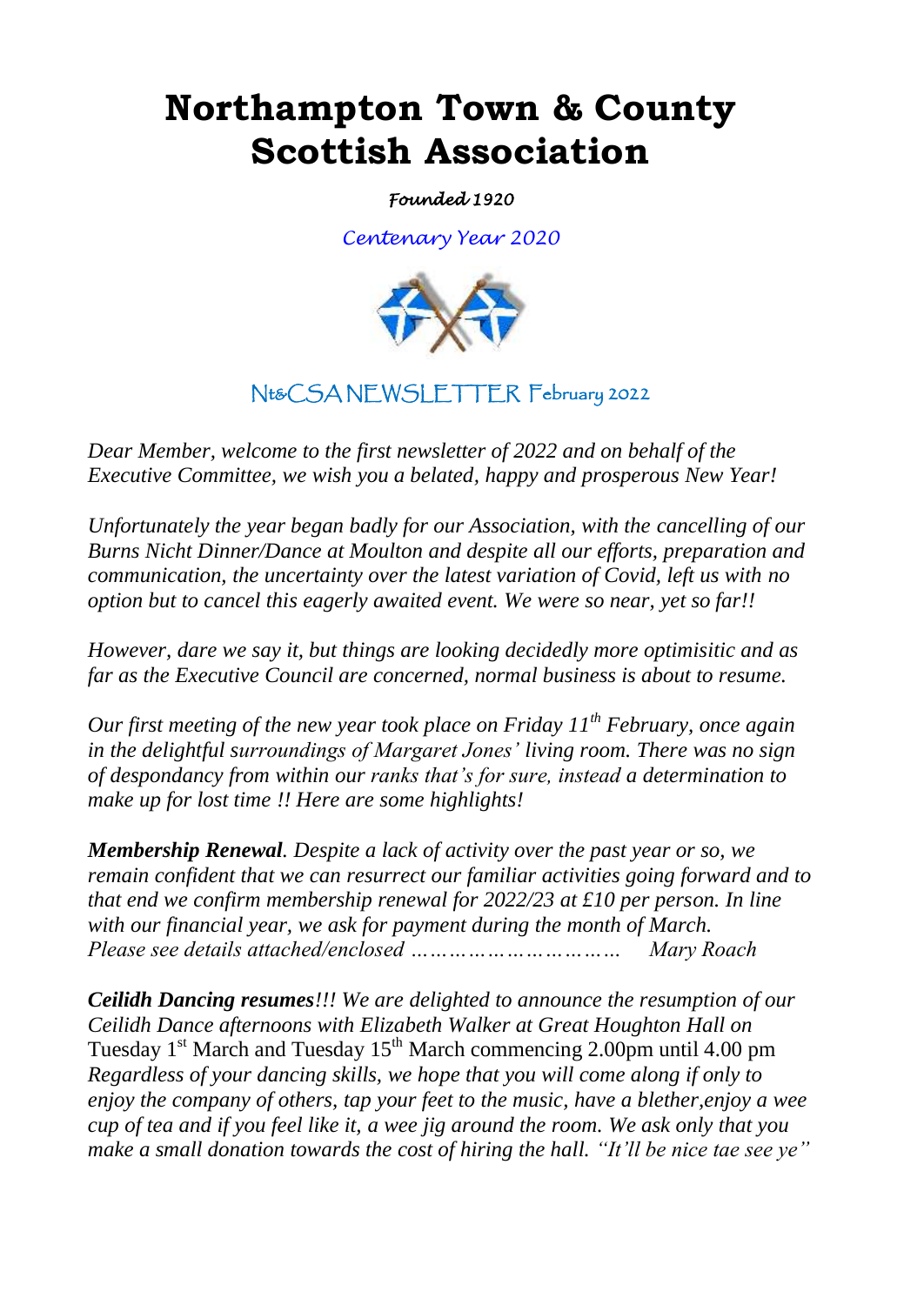*Quiz Night: We are delighted also, to announce the date and venue of our annual quiz night! Following the success of our November Lunch, we have elected to return to The Redwood Room at Collingtree Park Golf Club on the evening of*

Saturday 12 March commencing 7.00pm until 10.00pm. *The format will be as in the past, general knowledge, teams of six,informal competition with a few prizes, bar available and of course, the legendary scotch pies and baked beans, all at the bargain price of £6 per person. Come along individually or with friends and family, all welcome! Please see the Scots Quiz Flyer for further details/registration …Robert Perkins* 

*Leicester Caledonian in our October Newsletter we informed you of the closing down of the Leicester Caledonian Society and of their final social event scheduled for 26 March. We attach/enclose a notification of the event should any of our members wish to attend. A warm welcome is assured from Gina Ferrier on behalf of our Caledonian friends and we wish them a succesful and memorable evening. Please see attachment/enclosed.*

*Why do we say this?............"In the nick of time." By Margaret Jones* 

*Something that happens in the nick of time is a last moment reprieve from failure,*  like a goal at the end of extra time in a soccer match. When the giant *computerised scoreboard at a stadium like Wembley flashes up the message "Wow, what a goal! it is only a modern version of a man with a stick of wood. For hundreds of years the scores in games similar to soccer were kept by a man who would nick the side of a tally stick each time a team scored. If victory came for one of the sides at the last moment, it was known as the nick in time.*

*Bill has just returned from Spain and reports the following airport experiences!*

*At the checkout gate I was asked by security if anyone had put anything in my baggage without my knowledge? I responded that, if anything WERE placed in my baggage without my knowledge, how would I know? I nearly missed my flight!!!*

*I nipped into McDonald's and purchased some eats to the value of £4.20 and so I handed over a £5 note AND 20 pence. The young girl (a student no doubt) informed me that I had given her too much money! I said yes, but you just need to give me back £1. Cue consternation and the manager appearing before me, asking me to repeat my request. I explained as best as I could, to be informed "we're sorry, we don't do that sort of thing here!" I was handed 4x20 pence pieces!!*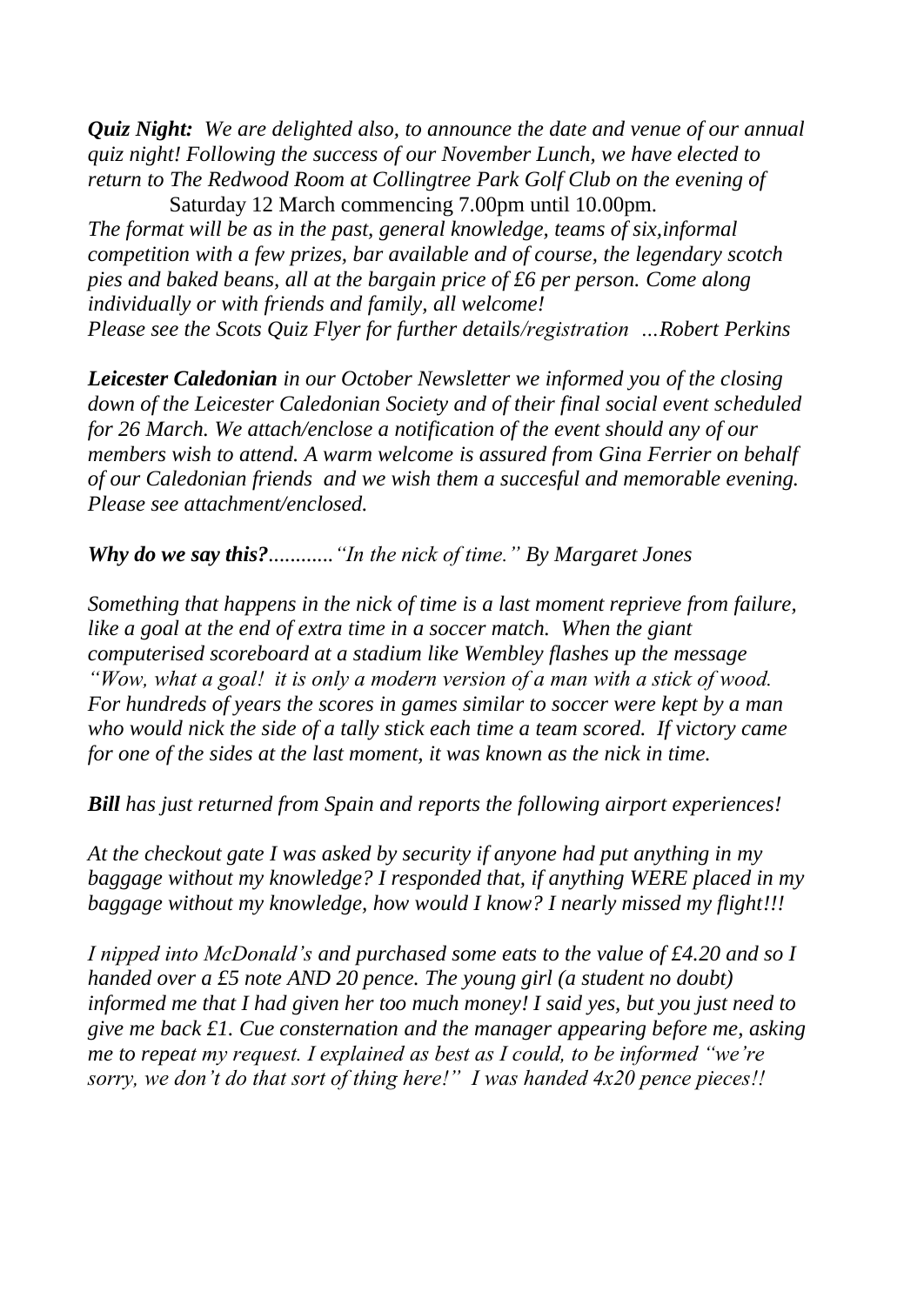*Some positive thoughts on getting older:*

 *: Kidnappers are no longer interested in you!*

- *: In a hostage situation, you are likely to be released first!*
- *: Things you buy now, wont wear out!*

 *: You enjoy hearing about other people's operations!*

 *: You have a party and the neighbours don't even realise it!*

 *: Finally, your eyes wont get much worse!!*

### *Quotes:*

*"learn from yesterday, live for today and hope for tomorrow" Albert Einstein "you are never too old to set another goal or to dream a new dream" C.S Lewis "the best is yet to come" Frank Sinatra " gonnae no dae that, jist gonnae no" people from Glasgow!*

*Saturday 5 Feb 2022: location Murrayfield, Scotland 20 England 17 Calcutta Cup for the second succesive year, we sent them homeward tae think again!!*

*Edinburgh Military Tattoo 2022/23: we may be setting our sights too high but what the hell! Val King is investigating the possibility of running a trip to Edinburgh in 2022 or even 2023 if maybe too late for this year, nothing ventured………………!!*

## *February 14th Valentine's Day :*

 *O my Luve is like a red, red rose That's newly sprung in June; O my Luve is like the melody That's sweetly played in tune.*

 *So fair art thou, my bonnie lass, So deep in luve am I; And I will luve thee still, my dear, Till a' the seas gang dry.*

 *Till a' the seas gang dry, my dear, And the rocks melt wi' the sun; I will love thee still, my dear, While the sands o' life shall run.*

 *And fare thee weel, my only luve! And fare thee weel awhile! And I will come again, my luve, Though it were ten thousand mile.*

 *Robert Burns*